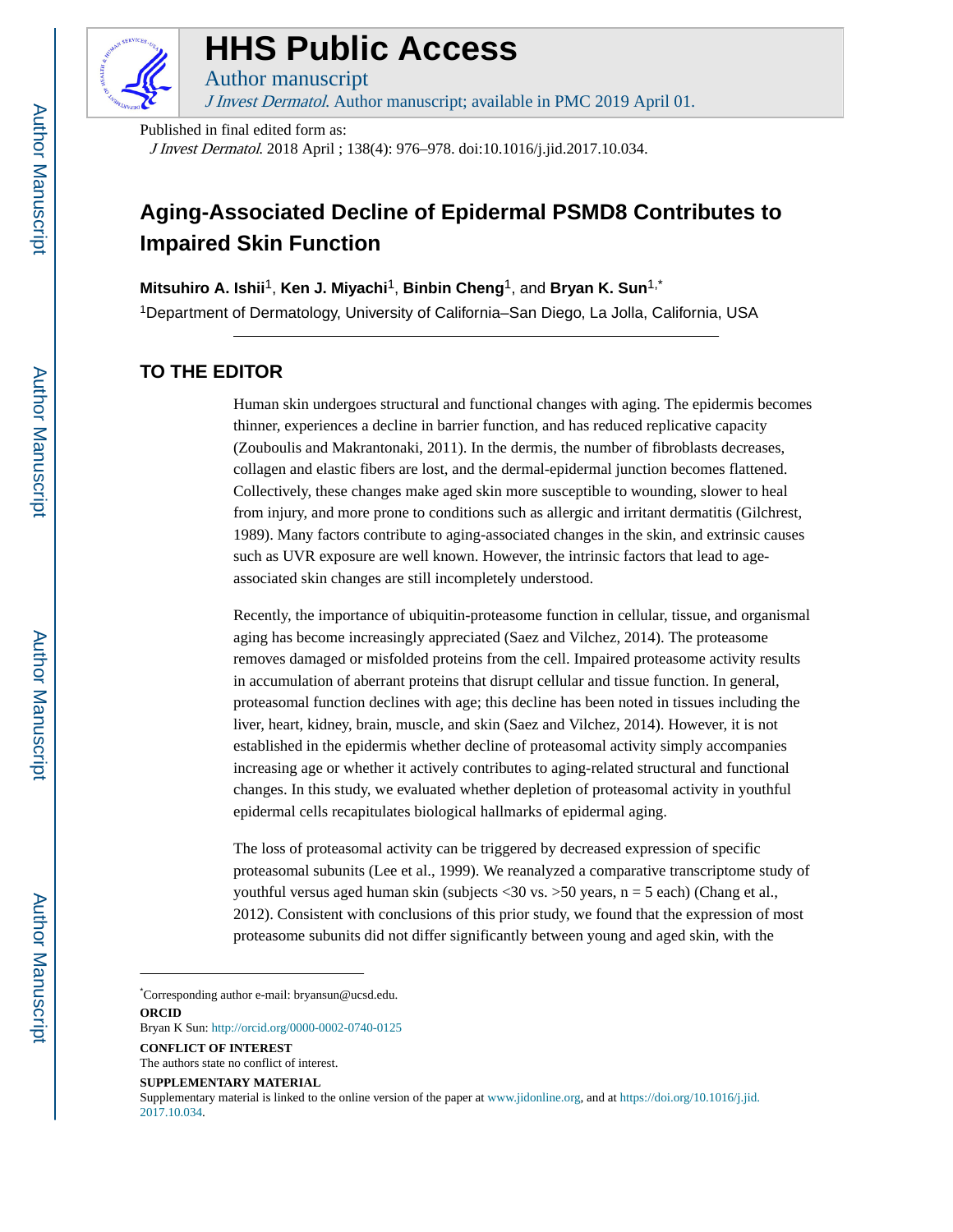notable exception of the regulatory subunit PSMD8 (Figure 1a, and see Supplementary Figure S1 and Supplementary Materials online), which showed an average decline of 26.8%. Because this study assessed mRNA transcript levels from biopsy samples that included all layers of the skin, we assessed whether PSMD8 protein levels were specifically reduced in aged epidermis. Samples were collected with written informed consent and approval by the University of CaliforniaeSan Diego Institutional Review Board. We isolated keratinocytes from neonatal (age  $\lt 1$  year) and aged skin subjects (age  $> 65$  years, n = 4 each) and performed a quantitative immunoblot analysis (Figure 1b and c). PSMD8 protein expression was reduced by approximately 30% in aged keratinocytes, concordant with the mRNA expression results of the previous study and supporting the finding that the PSMD8 declines with epidermal aging. Consistent with historical observations, aged keratinocyte progenitors replicated at a lower rate and displayed impaired capability for holoclone formation (Figure 1d–f, and see Supplementary Materials for methods).

Complete loss of proteasomal subunit proteins is lethal to cells. However, it is unclear whether partial subunit depletion, as seen in aging, is sufficient to impair keratinocyte function. To recapitulate partial PSMD8 depletion, we infected primary neonatal keratinocytes with short hairpin RNAs (shRNAs) against PSMD8. Two independent shRNAs (shA and shB) reduced protein expression by approximately 50% and approximately 75% (Figure 1g). A peptide cleavage assay showed that PSMD8 depletion reduced proteasomal activity (Figure 1h). PSMD8-depleted keratinocytes accumulated ubiquitylated proteins at 26-42% more than control keratinocytes (Figure 1i). Collectively, these data indicated that partial PSMD8 loss is sufficient to impair proteasomal function.

We next evaluated whether PSMD8 depletion in young keratinocytes would recapitulate biological features of aged keratinocytes. We performed a proliferation assay to assess cellular replicative capacity of PSMD8-depleted cells. Proliferation was markedly decreased in shPSMD8 cells compared with controls (Figure 2a). This could be due to decreased replication rate and/or increased cell death. To distinguish between these possibilities, we measured cell death in scramble versus PSMD8-depleted cells and found that PSMD8 knockdown resulted in an increased rate of cell death that accounts for part of the reduction in cell proliferation (Figure 2b). Viewed together, these data indicate that PSMD8 depletion results in both lower replication rate and increased cell death, leading to overall reduced replicative capacity. These findings are congruent with features described in aged human skin (Gilhar et al., 2004).

Next, we assessed whether clonogenic potential was affected by PSMD8 depletion. Control and shPSMD8 progenitors were seeded in a holoclone assay and cultured for 15 days. PSMD8-depleted cells were deficient in their ability to form holoclones (Figure 2c). To assess whether this could reflect a loss of adhesion, rather than effects on clonogenicity, we also performed a cell adhesion assay. No significant differences were observed in the ability of shPSMD8 cells to bind to the matrix substrate (Figure 2d), suggesting that reduced holoclone formation can be attributed to loss of clonogenic potential and not to failure of cell adhesion. Finally, we examined whether PSMD8 depletion affected epidermal tissue stratification. Organotypic epidermal tissue was regenerated with control and shPSMD8 progenitors. We noted two consistent observations: (i) PSMD8-depleted tissue formed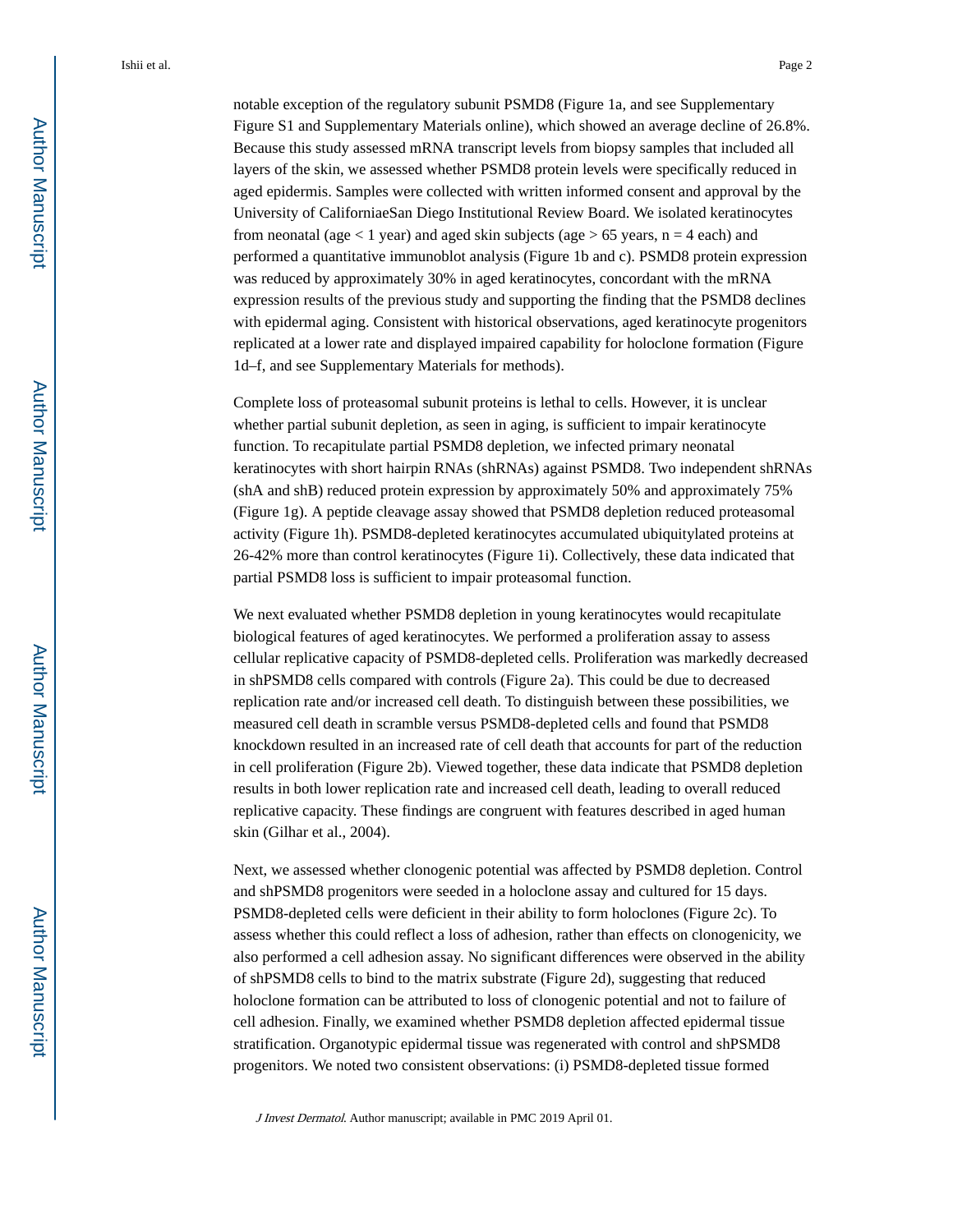thinner epidermis (Figure 2e and f), and (ii) immunofluorescence of early (keratin 10) and late (loricrin) structural/barrier proteins showed irregular expression of these key differentiation proteins (Figure 2e).

Taken together, these data identify a decline of PSMD8 expression in the epidermis with aging. Experimental depletion of PSMD8 in youthful epidermal progenitors recapitulated biological hallmarks of epidermal aging, including impairment of progenitor replicative and clonogenic capacity, thinning of epidermal tissue, and aberrant expression of structural and barrier proteins. In model organisms and some human cell types, restoring deficient proteasomal subunits is capable of improving function and promoting longevity (Chondrogianni et al., 2015; Tonoki et al., 2009). We overexpressed PSMD8 in aged keratinocytes but did not observe rescue of replicative capacity (see Supplementary Materials and Supplementary Figure S2 online). Repleting additional factors may be required to restore youthful cell function.

We hypothesize that proteasomal activity affects epidermal function in multiple ways. Globally, an impaired proteasome may inhibit clearance of aberrant proteins and disrupt cell cycle control. On a more specific level, proteasomal function may directly and indirectly affect activity of genetic regulators of epidermal renewal and homeostasis, leading to defects in barrier function. Our findings highlight the role of declining proteasomal function as an intrinsic contributor of epidermal aging and support future studies that better define the role of proteasomal regulation on epidermal homeostasis.

#### **Supplementary Material**

Refer to Web version on PubMed Central for supplementary material.

#### **Acknowledgments**

This work was supported by a grant from the La Roche-Posay Foundation and by an award from the National Institute of Arthritis and Musculoskeletal and Skin Diseases of the National Institutes of Health (AR067853) to BKS.

#### **Abbreviations**

**shRNA** short hairpin RNA

#### **References**

- Chang ALS, Bitter PH, Qu K, Lin M, Rapicavoli NA, Chang HY. Rejuvenation of gene expression pattern of aged human skin by broadband light treatment: a pilot study. J Invest Dermatol. 2012; 133:394–402. [PubMed: 22931923]
- Chondrogianni N, Voutetakis K, Kapetanou M, Delitsikou V, Papaevgeniou N, Sakellari M, et al. Proteasome activation: an innovative promising approach for delaying aging and retarding agerelated diseases. Ageing Res Rev. 2015; 23(Pt. A):37–55. [PubMed: 25540941]
- Gilchrest BA. Skin aging and photoaging: an overview. J Am Acad Dermatol. 1989; 21(3 Pt. 2):610–3. [PubMed: 2476468]
- Gilhar A, Ullmann Y, Karry R, Shalaginov R, Assy B, Serafimovich S, et al. Ageing of human epidermis: the role of apoptosis, Fas and telomerase. Br J Dermatol. 2004; 150:56–63. [PubMed: 14746617]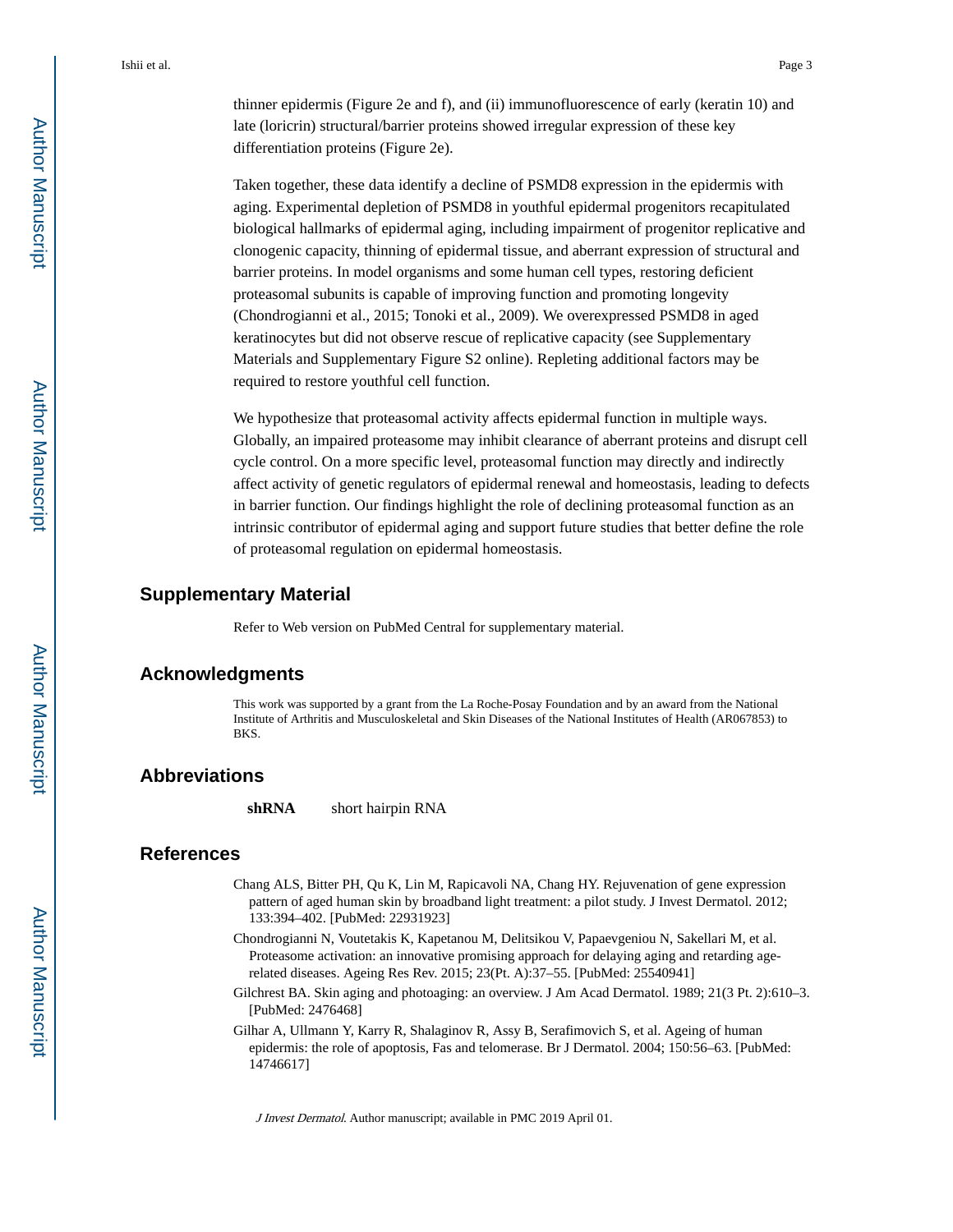- Lee C-K, Klopp RG, Weindruch R, Prolla TA. Gene expression profile of aging and its retardation by caloric restriction. Science. 1999; 285(5432):1390–3. [PubMed: 10464095]
- Saez I, Vilchez D. The mechanistic links between proteasome activity, aging and age-related diseases. Curr Genomics. 2014; 15:38–51. [PubMed: 24653662]
- Tonoki A, Kuranaga E, Tomioka T, Hamazaki J, Murata S, Tanaka K, et al. Genetic evidence linking age-dependent attenuation of the 26S proteasome with the aging process. Mol Cell Biol. 2009; 29:1095–106. [PubMed: 19075009]
- Zouboulis CC, Makrantokani E. Clinical aspects and molecular diagnostics of skin aging. Clin Dermatol. 2011; 29:3–14. [PubMed: 21146726]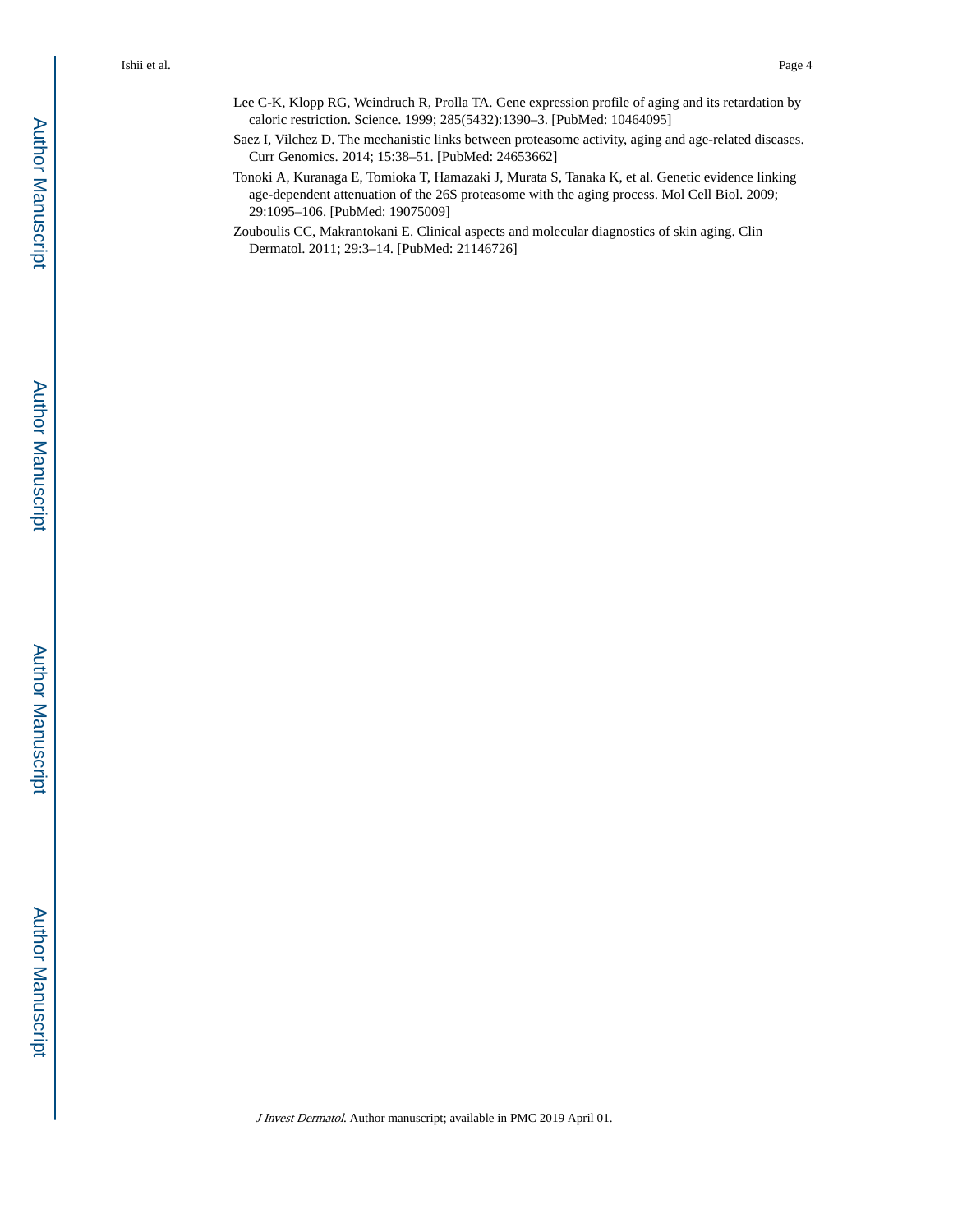

#### **Figure 1. Epidermal PSMD8 expression declines with aging and is associated with impaired proteasome function**

(**a**) Analysis of PSMD8 expression from a transcriptome study comparing mRNA expression in young (<30 years,  $n = 5$ , red circles) and aged (>50 years,  $n = 5$ , blue squares) skin samples (Chang et al., 2012). Expression compared by two-sided t test.  $^*Q$ -value false discovery rate  $< 0.05$ . (**b**) Western blot of PSMD8 in young  $(< 1$  year) and aged ( $> 65$  years) keratinocytes,  $n = 4$  each. (c) Quantification of protein expression using ImageStudioLite (Li-Cor, Lincoln, NE), corrected for total protein. Two-sided *t* test.  $P < 0.05$ . (**d**) Proliferation assay of young versus aged keratinocyte progenitors,  $n = 4$  each. Error bars indicate standard error of the mean. (**e**) Holoclone assay of young versus aged keratinocytes. n = 4 each, three assays per replicate. One representative assay is shown. (**f**) Quantitation of holoclones from young and aged keratinocytes. \*Two-sided t test, P < 0.05. (**g**) Western blot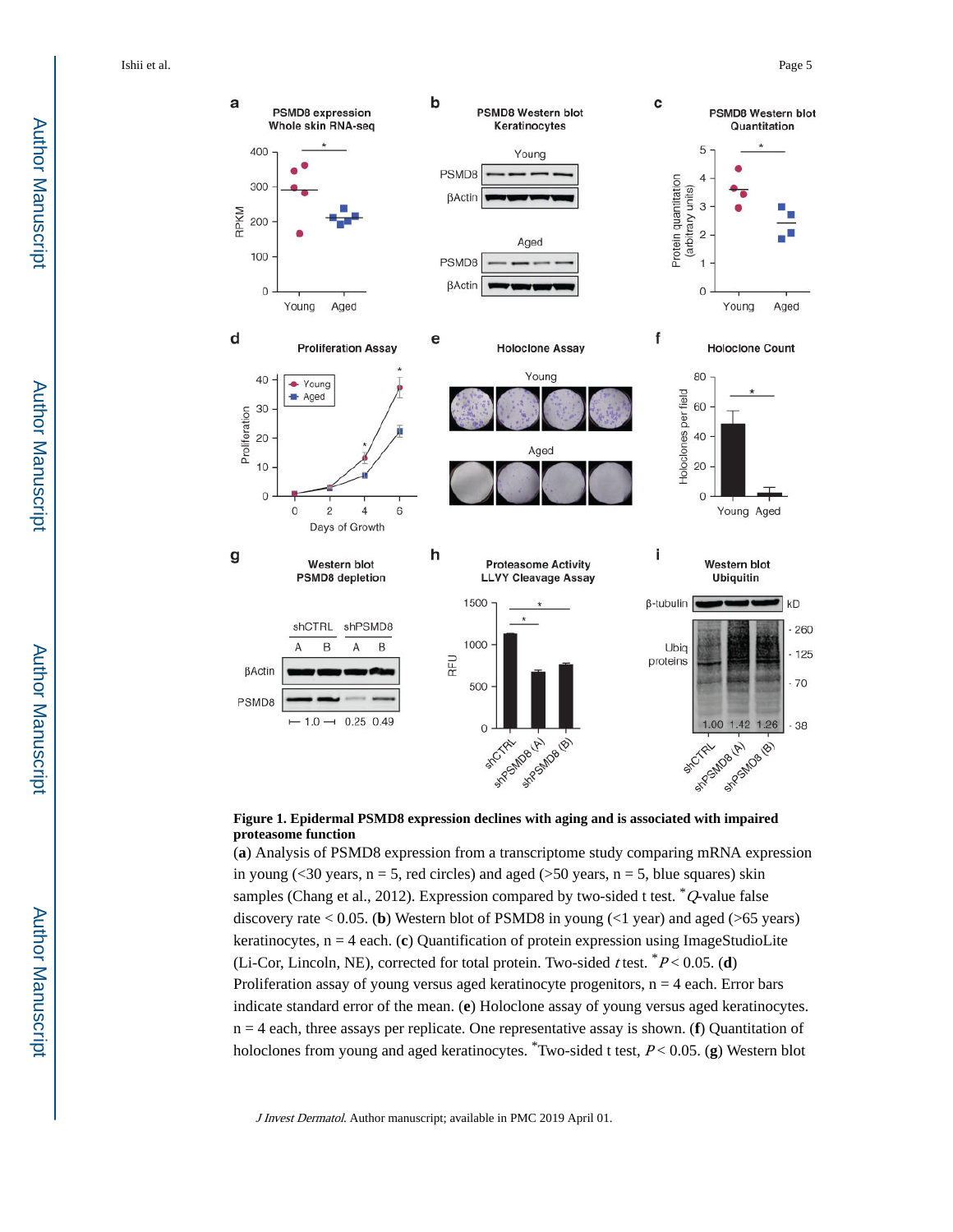of keratinocytes infected with control (shCTRL) or PSMD8-targeted shRNA (shPSMD8). Relative PSMD8 expression compared with control is shown. (**h**) LLVY-peptide cleavage proteasome activity assay.  $n = 2$  each, error bars indicate standard deviation. \*Two-sided t test, P < 0.05. (**i**) Western blot of cell lysate for ubiquitylated proteins. Relative intensity of ubiquitylated proteins is shown. LLVY, Leu-Leu-Val-Tyr; RFU, relative fluorescent units; RNA-seq, RNA sequencing; RPKM, reads per kilobase per million; shRNA, short hairpin RNA.